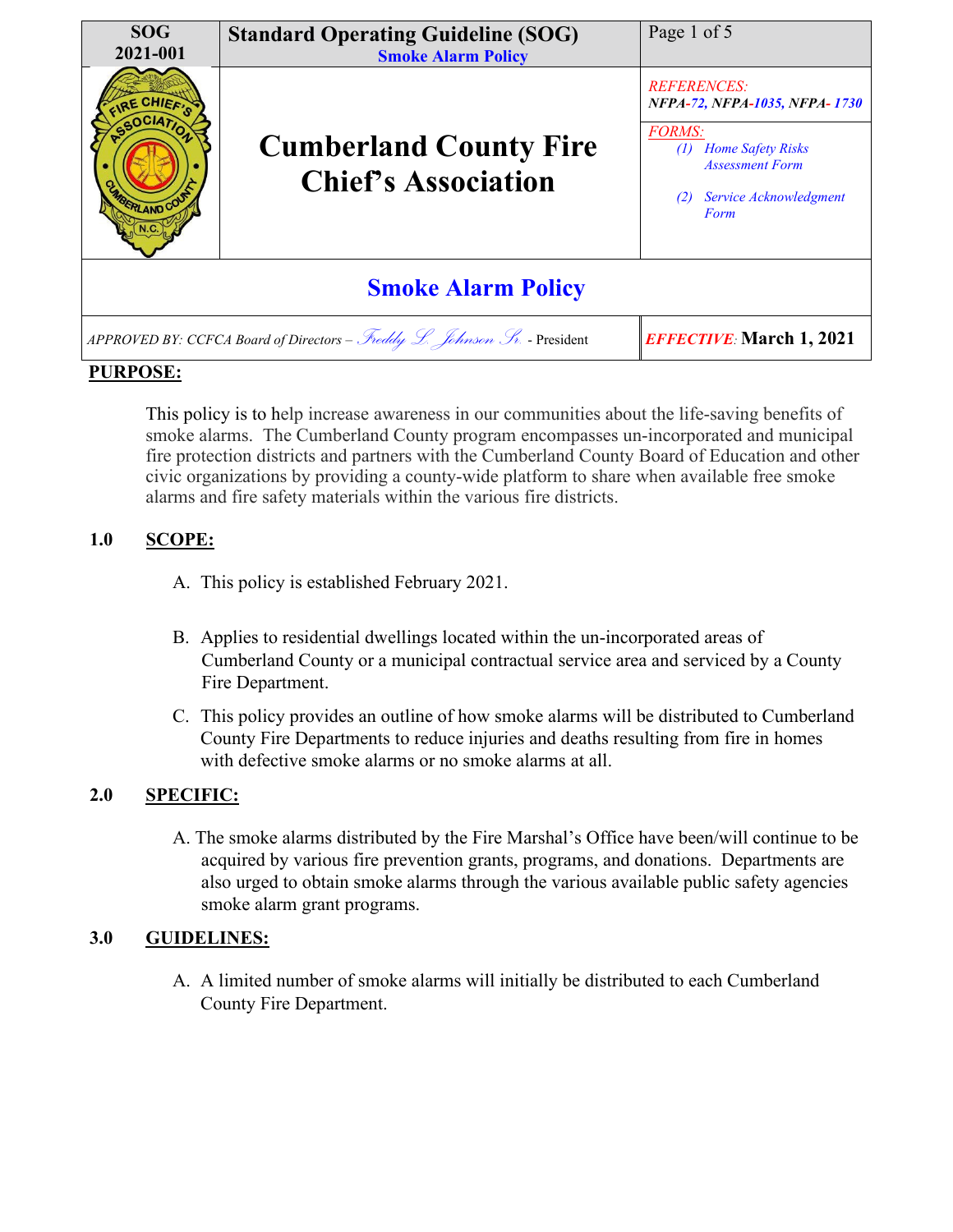| SOG      |  |
|----------|--|
| 2021-001 |  |

- B. When a smoke alarm is installed at a residence within your jurisdiction, the following forms shall be completed and turned back into the Fire Marshal's Office to receive a replacement of any smoke alarm(s) installed (When smoke alarms are available).
	- a. Completed Smoke/CO alarm install Form via digital format on ArcGIS (or) Paper install form when technology issues occur.
	- b. Completed Home Safety Risk Assessment
- C. Once the above listed forms are submitted, The Fire Marshal's Office will distribute additional smoke alarms back to your department. (When alarms are available)
- D. Smoke alarms shall not be given out to the public without the department performing the install and completing a Smoke/CO alarm install form.

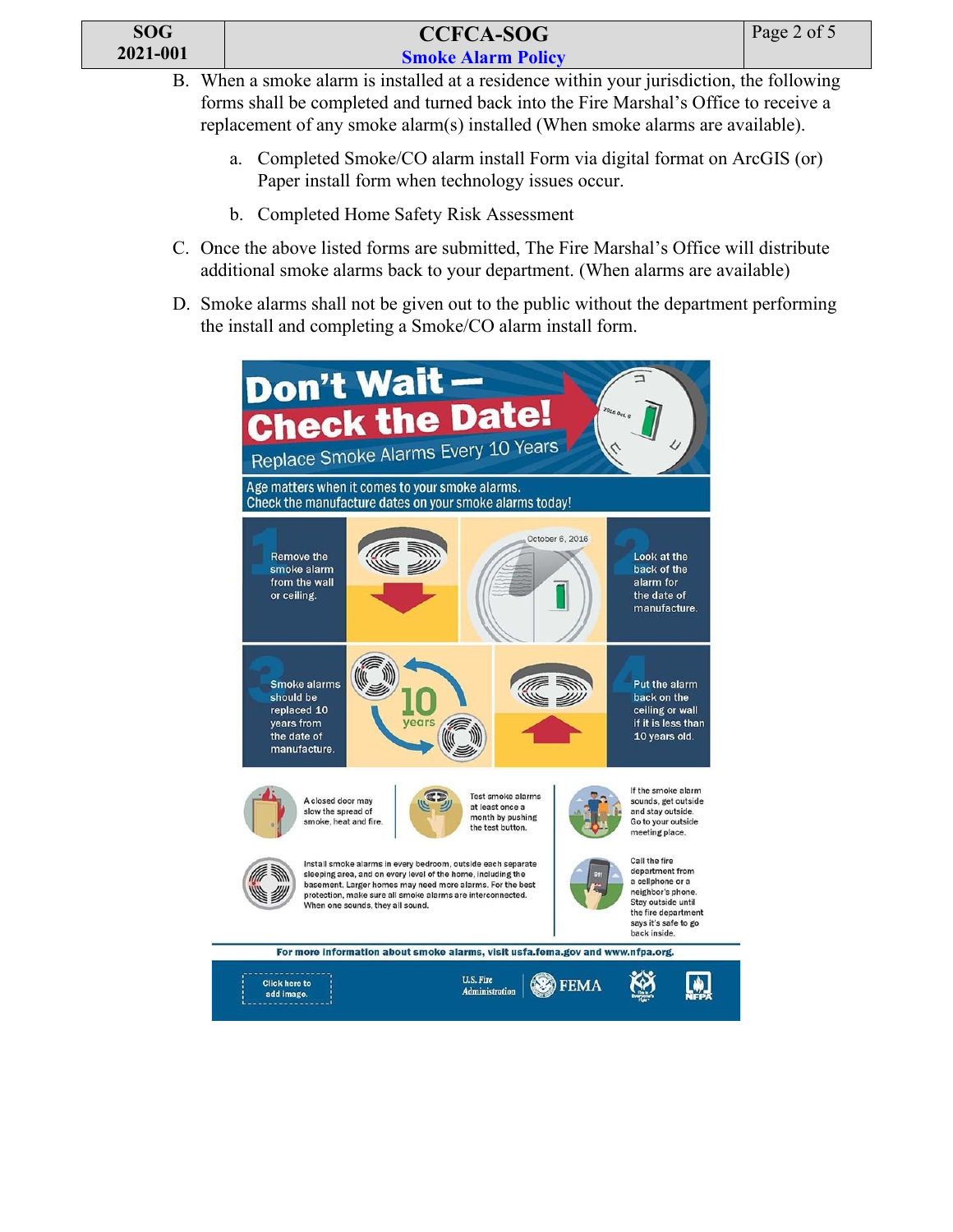# **CCFCA -SOG Smoke Alarm Policy**



www.nfpa.org

to Add Image



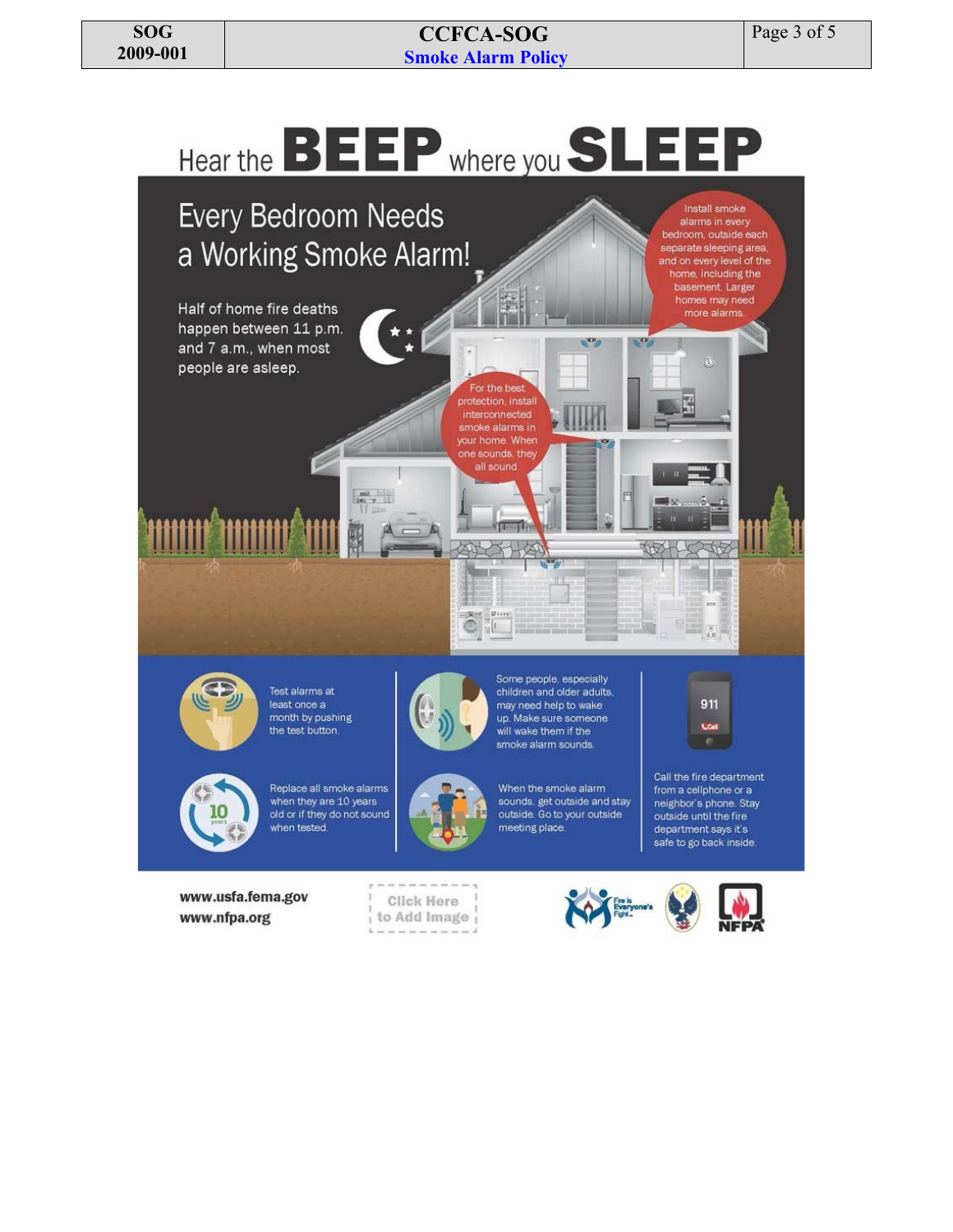**CCFCA-SOG Smoke Alarm Policy**









# Home Safety Risk Assessment

| <b>Address:</b> | Date: |
|-----------------|-------|
|                 |       |
|                 |       |

#### **Address Identification**

Are address numbers posted on the front of the residence, facing the road?

Are address numbers visible from the road?

Are address numbers a minimum of **6 inches** in height with a \*stroke width of **¾ inches (\***Stroke Width determines the boldness of each number)?

Are address numbers contrasting in color from the background surface (i.e., House, Bricks, sign).

#### **Exterior Inspection**

Is the residence free of **combustible vegetation** and **other combustibles** against the structure?

Are **Ramps** and **stairs** clear and free of combustibles and other exit obstructions?

Is the electrical service **weather head** adequately secured to the structure? Is

the **electrical service panel** free of combustibles within 5ft?

#### **Interior Inspection**

#### • **Electrical inspection**

Do all the electrical outlets have electrical **outlet covers**?

#### **Appliance and extension cords**

Are all appliance and extension cord free from fraying, splicing, and damage?

- Are Appliance and extensions cords protected from physical damage?
- No appliance or extension cords traveling under rugs, doorways, or through walls.

Is the electrical Panel free of open circuits **(knock out spacers missing**)?

#### **Cooking Safety**

Does Residence have a minimum of **one 2:A 10: BC** Fire Extinguisher?

Is the Fire Extinguisher gauge showing in the "**GREEN**" Indicating (in service)?

Has Homeowner considered purchasing a "**Fire Stop" Range suppression canister** or similar device for cooking fires[? https://stovetopfirestop.com/product/rangehood/](https://stovetopfirestop.com/product/rangehood/)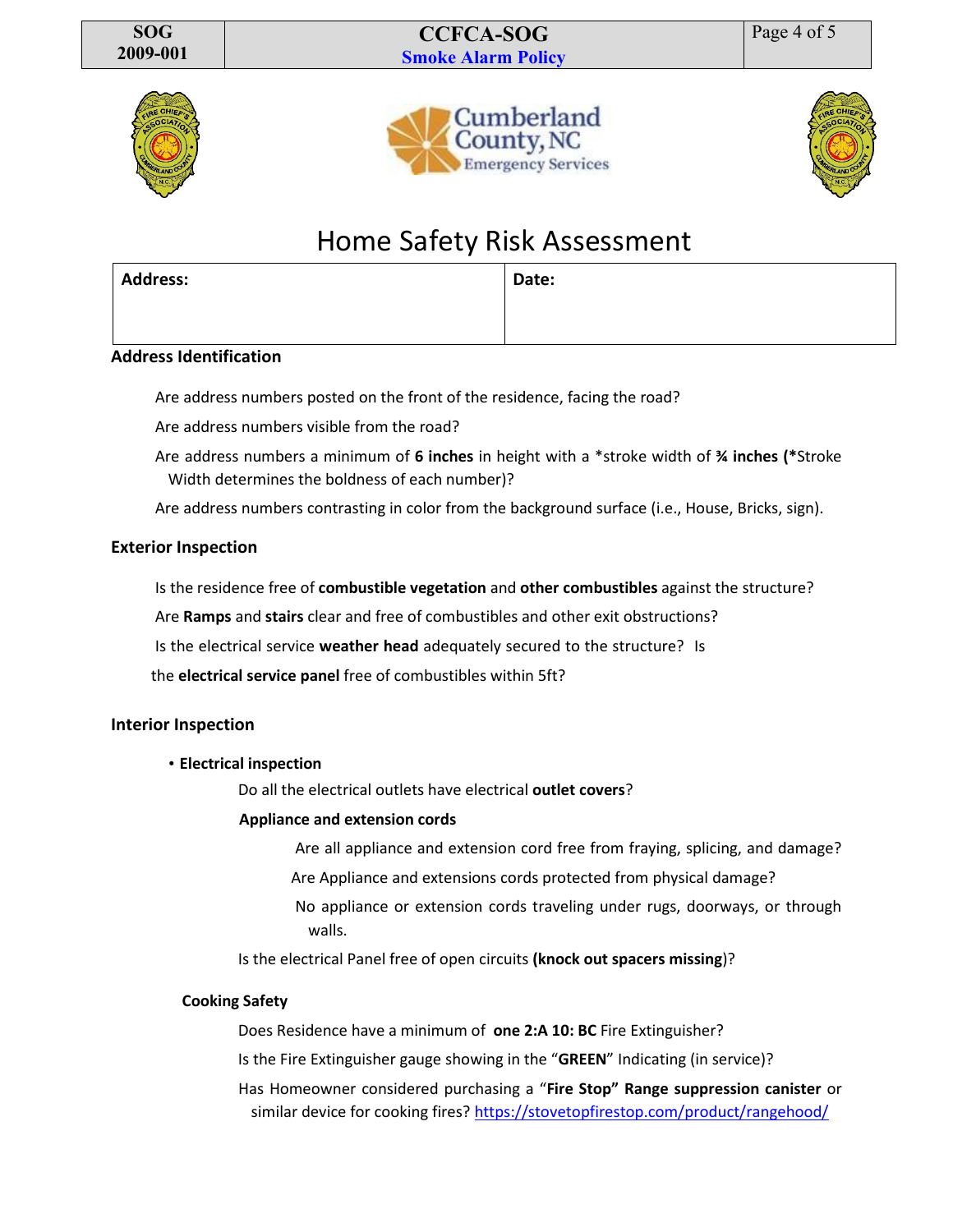Does homeowner know how to **extinguish a Grease cooking fire** utilizing safe methods of extinguishment?

Does homeowner know how to extinguish a cooking fire in the **oven and microwave**?

#### **Evacuation plan**

- Does the residence have an established **evacuation plan** with a **meeting location**?
- If more than 1 story, does occupant have an **escape ladder** or upper story Evacuation plan?
- Does caregiver or homeowner have an evacuation plan for **patients not capable of selfpreservation**?

Do all the occupants know to evacuate immediately if a fire occurs and **contact 911** to report he emergency from a neighbor's house or other communication device outside of the residence?

#### • **Smoke Alarms and CO Alarms**

- Does the home have **smoke alarms**located in each **sleeping room**, outside of the **cluster of sleeping rooms**, and **on each level** of the home?
- Does the home have a **Carbon Monoxide alarm** installed on each level of the home?
- Do homeowners **change smoke alarm batteries** every spring and fall with the time change?
- Is homeowner aware of smoke alarm and Carbon Monoxide **expiration dates**?
- **Disaster Preparedness:**
- **Recommended Items to Include in a Basic Emergency Supply Kit:**
	- Water, one gallon of water **per person** per day for **at least three days**, for drinking and sanitation Food, and a **72-hour supply of all medications** needed.
	- at least a **three-day supply** of non-perishable food
	- Battery-powered or hand crank radio and a NOAA Weather Radio with tone alert and extra batteries for both Flashlight and extra batteries

#### **First aid kit**

- Whistle to signal for help
- Dust mask, to help filter contaminated air
- Moist towelettes, garbage bags and plastic ties for personal sanitation
- Wrench or pliers to turn off utilities
- **Manual Can opener for food** (if kit contains canned food) Local Maps

The provided Home Safety Risk Assessment is to serve as a guide to ensure safe practices are achieved within the residence. The homeowner by receiving this form understands that the Cumberland County Fire Marshal's office, Cumberland County Fire Chiefs Association, or any delegated personnel are **NOT** responsible for items **NOT** discovered or addressed.

#### **Please see attached Red Cross Service Acknowledgment Form & the Cumberland County Waiver Form**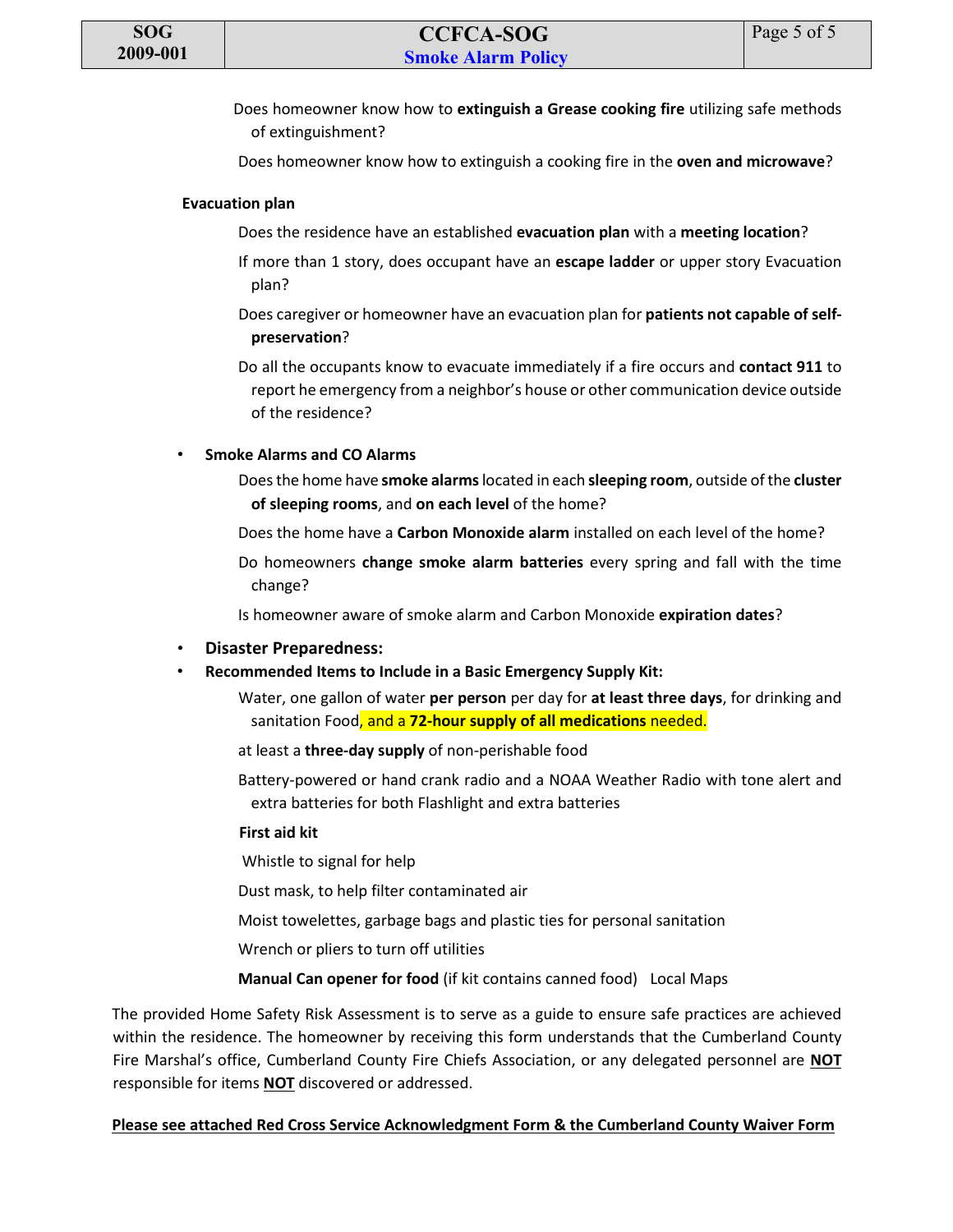

# **Service Acknowledgment Form**

| <b>Home Address</b>                               |                                                                 |                               |
|---------------------------------------------------|-----------------------------------------------------------------|-------------------------------|
| Address <sup>*</sup>                              | Apt / Unit $\#$ *                                               | (Mark "NA" if Not Applicable) |
| City $*$                                          | State <sup>*</sup>                                              | $\mathsf{Zip}^*$              |
| <b>Services Provided</b>                          |                                                                 |                               |
| # of 10-year smoke alarms installed and tested? * | Did the resident(s) create a fire escape plan? $*$<br>No        | Yes $\sqrt{ }$                |
| # of 9-volt smoke alarms installed and tested? *  | Did the resident(s) review the<br>Home Fire Safety Checklist? * | Yes / No                      |
| # of bedside alarms installed and tested for      | Did the resident(s) learn                                       |                               |
| people who are deaf or hard of hearing? *         | about a local hazard $^2$ *                                     | Yes / No                      |
| # of batteries replaced? *                        | If yes, what hazard?                                            |                               |

**I am a resident of the home at the address above. Today, I received the services indicated on this form. I also received instructions about how to use and maintain smoke alarms. It is my responsibility to maintain the smoke alarm(s) per the manufacturer's recommendations and to test the alarm(s) monthly. It is also my responsibility to make sure I have the appropriate type of smoke alarms in my home. Different types of alarms, ionization and photoelectric, detect fires differently and experts recommend having both types. It is additionally my responsibility to make sure I have the appropriate number of smoke alarms and that the alarms are in appropriate locations. Furthermore, the American Red Cross and its partners are not responsible for determining the appropriate type, number, or location of smoke alarms.**

**Your signature indicates that you have read the information above and that you agree with its content.**

**\_\_\_\_\_\_\_\_\_\_\_\_\_\_\_\_\_\_\_\_\_\_\_\_\_\_\_\_\_\_\_\_\_\_\_\_ \_\_\_\_\_\_\_\_\_\_\_\_\_\_\_\_\_\_\_\_\_\_\_\_\_\_\_\_\_\_\_\_\_\_\_\_**

**\_\_\_\_\_\_\_\_\_\_\_\_\_\_\_\_\_\_\_\_\_\_\_\_\_\_\_\_\_\_\_\_\_\_\_\_ \_\_\_\_\_\_\_\_\_\_\_\_\_\_\_\_\_\_\_\_\_\_\_\_\_\_\_\_\_\_\_\_\_\_\_\_**

**Resident's Printed Name \***

**Red Cross/ Partner Printed Name \***

**President's Signature \* Red Cross/ Partner Signature \***

**Date: \_\_\_\_/\_\_\_\_/\_\_\_\_\_\_\_\_\_ \* Date: \_\_\_\_/\_\_\_\_/\_\_\_\_\_\_\_\_\_ \* Initial Assessment Upon Visit How many people live here? \* How many pre-existing smoke alarms does the household already have? How many youth ages 17 and under live here? How many pre-existing smoke alarms are working? How many adults ages 65 and older live here? Is a bedside alarm needed for people who are deaf or hard of hearing? \* Yes / No How many individuals with a disability, or an access or functional need live here? Additional Notes: How many veterans, military members, or military family members live here? Optional Reporting Fields National Coalition Org(s) Local Coalition Org(s) Optional 1. Information for Future Follow-up**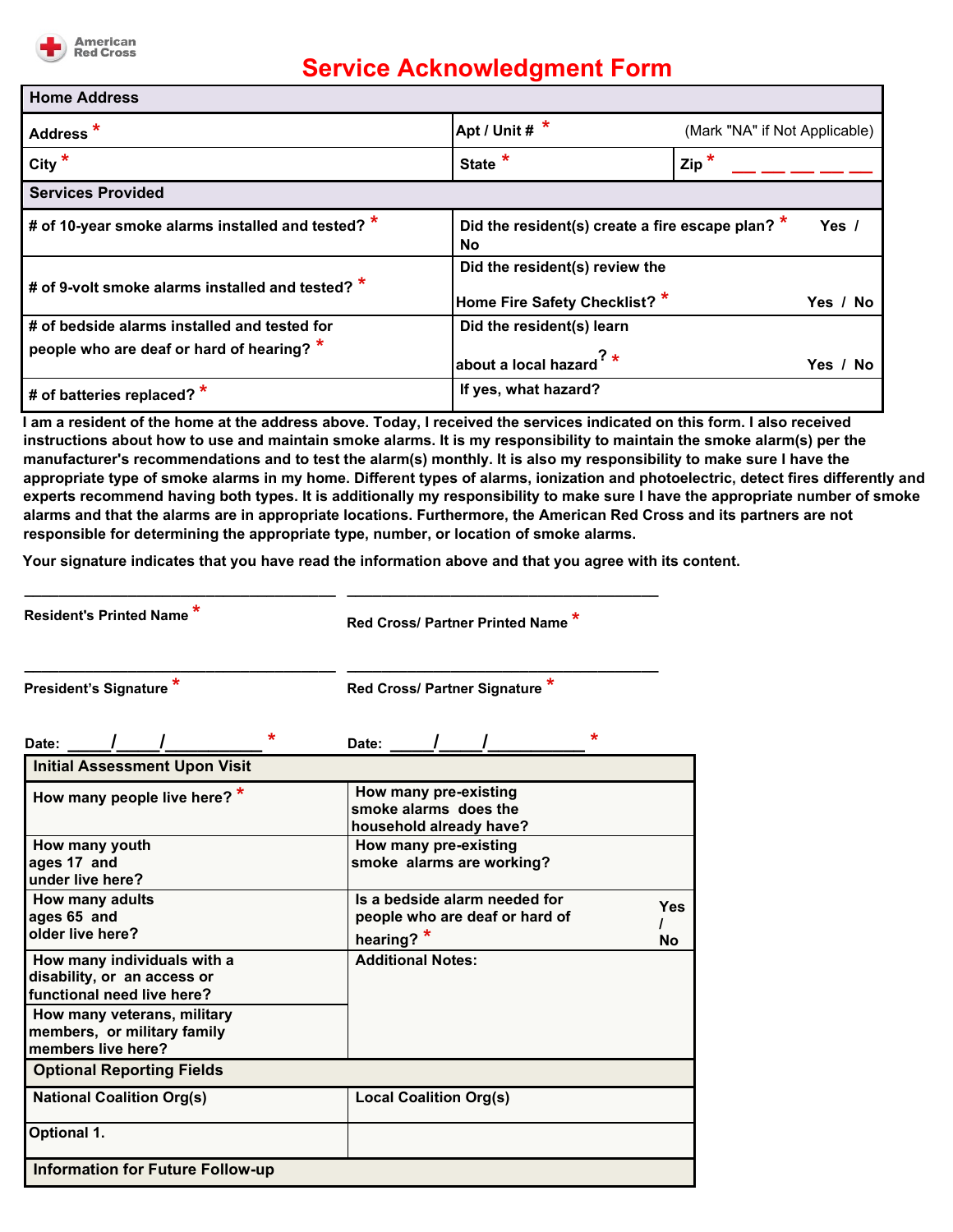| Did the client provide contact info? *                                                                                                                        | Yes       | <b>Email Address</b>      |  |  |  |
|---------------------------------------------------------------------------------------------------------------------------------------------------------------|-----------|---------------------------|--|--|--|
|                                                                                                                                                               | <b>No</b> |                           |  |  |  |
| <b>Cell Phone Number</b>                                                                                                                                      |           | <b>Other Phone Number</b> |  |  |  |
| <b>Administrative Section</b>                                                                                                                                 |           |                           |  |  |  |
| Has this record been entered into the online portal? $*$ Yes $\Box$ (Please check after data<br>above is entered into online portal not during in-home visit) |           |                           |  |  |  |
| I If data has been entered into the online portal, what date was it submitted?                                                                                |           |                           |  |  |  |
|                                                                                                                                                               |           |                           |  |  |  |



**SMOKE ALARM For Assistance Call (910) 321-6736**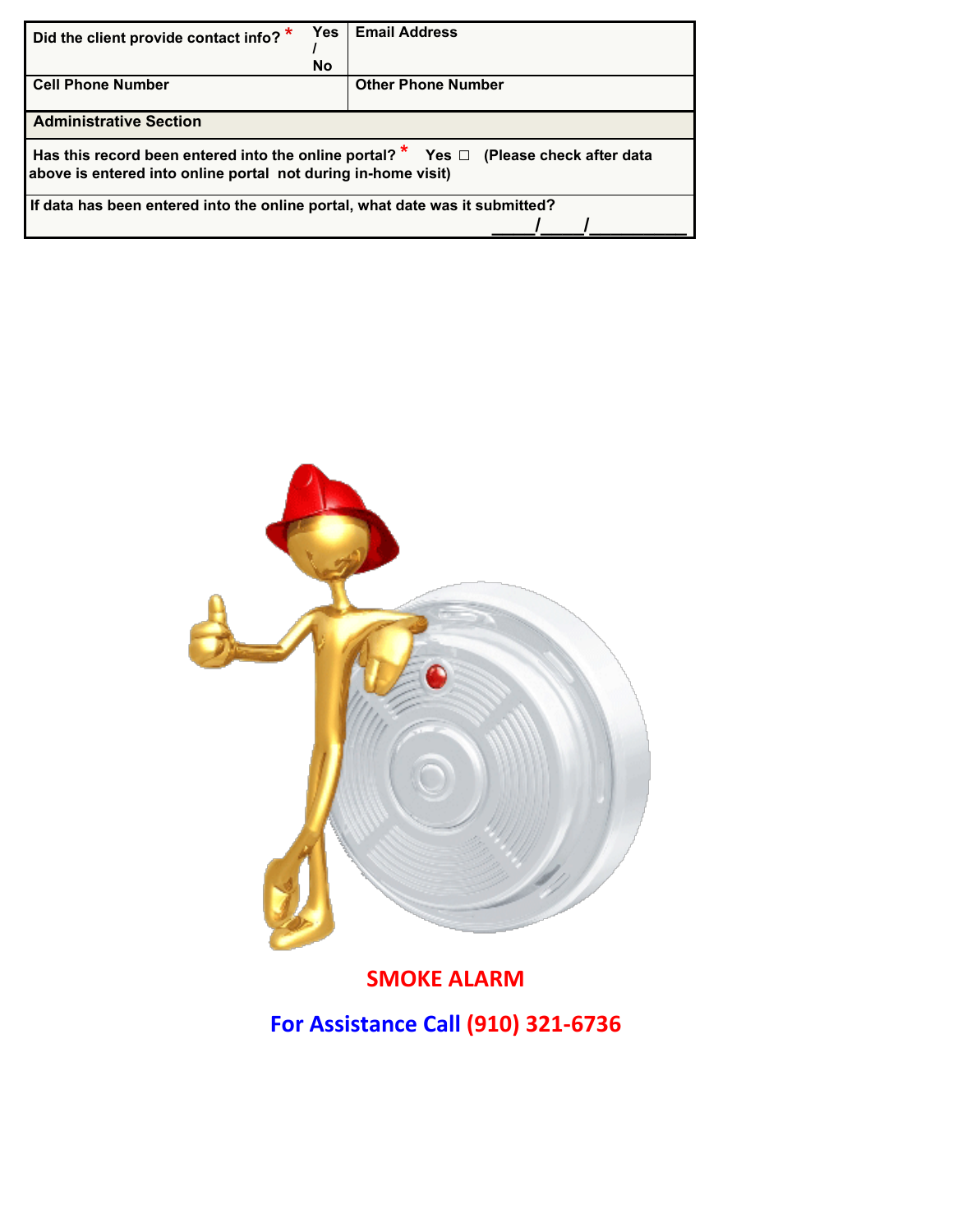# **SMOKE/CARBON MONOXIDE ALARM & BATTERY WAIVER FORM AND SURVEY Waiver Form**

Dear Occupant,

This smoke alarm and/or carbon monoxide alarm has been installed for you at no cost. Smoke and carbon monoxide alarms are used as an early warning device to alert the occupants in the event of a fire emergency or carbon monoxide concentration increase. Batteries for these devices are a key component and should not be taken out of the smoke or carbon monoxide alarm for any reason. We have installed 10-year tamper resistant smoke alarms in your home.

The Fire Department and the person installing your smoke and/or carbon monoxide alarm are in no way making any representation that the smoke and/or carbon monoxide is for particular purpose. The manufacturer provides the warranty, if any, for the smoke and carbon monoxide alarm, and/or battery.

By accepting this smoke alarm, carbon monoxide alarm, and/or battery, you agree to hold the person providing you with and/or installing this smoke alarm, carbon monoxide alarm, and/or battery and the Fire Department of Cumberland County, it's employees, elected officials, agents and successors harmless from any and all actions, claims or demands from damages concerning any malfunction of any defect in the smoke alarm, carbon monoxide alarm, and/or battery which you or your invitees may have against the Fire Department, its employees, elected officials, agents and successors for any injury or alleged injury (including death) to any person or any damage or alleged damage to property arising from the installation of the smoke alarm, carbon monoxide alarm, and/or battery. You further understand that it is your responsibility to properly install (if not so provided) and maintain this smoke alarm, carbon monoxide alarm, and/or battery according to the manufacture's recommendation.

To assure the proper operation of this smoke alarm and/or carbon monoxide alarm, you should follow these tips:

To assure the proper operation of this smoke alarm and/or carbon monoxide alarm, you should follow these tips:

1. Replace the batteries (if not 10-year) twice a year. If you choose the times you change your clock you may not forget. Make it a family affair so the kids will remember the importance of the alarm.

2. Test your smoke alarm and/or carbon monoxide alarm once each month. Testing involves pressing the button located on the face of the alarm. The alarm will emit a short warning sound to let you know it is operating properly.

3. Check the manufacture's recommendations for smoke alarms and/or carbon monoxide alarm replacement.

4. Follow the manufacturer's recommendation on the maintenance of your smoke alarm and/or carbon monoxide alarm.

5. Never remove a battery except to replace it with a new one.

6. Have and practice an escape plan from your home.

7. Do not paint the cover of the smoke alarm and/or carbon monoxide alarm Vacuum the cover to avoid dust build-ups

8. Read and follow the instructions on any literature that accompanies the smoke alarm and/or carbon monoxide alarm.

\_\_\_\_\_\_\_\_\_\_\_\_\_\_\_\_\_\_\_\_\_\_\_\_\_\_\_\_\_\_\_\_\_\_\_\_\_\_ \_\_\_\_\_\_\_\_\_\_\_\_\_\_\_\_\_\_\_\_\_\_\_\_\_\_\_\_\_\_\_\_\_\_\_

Occupant Signature Fire Department Representative